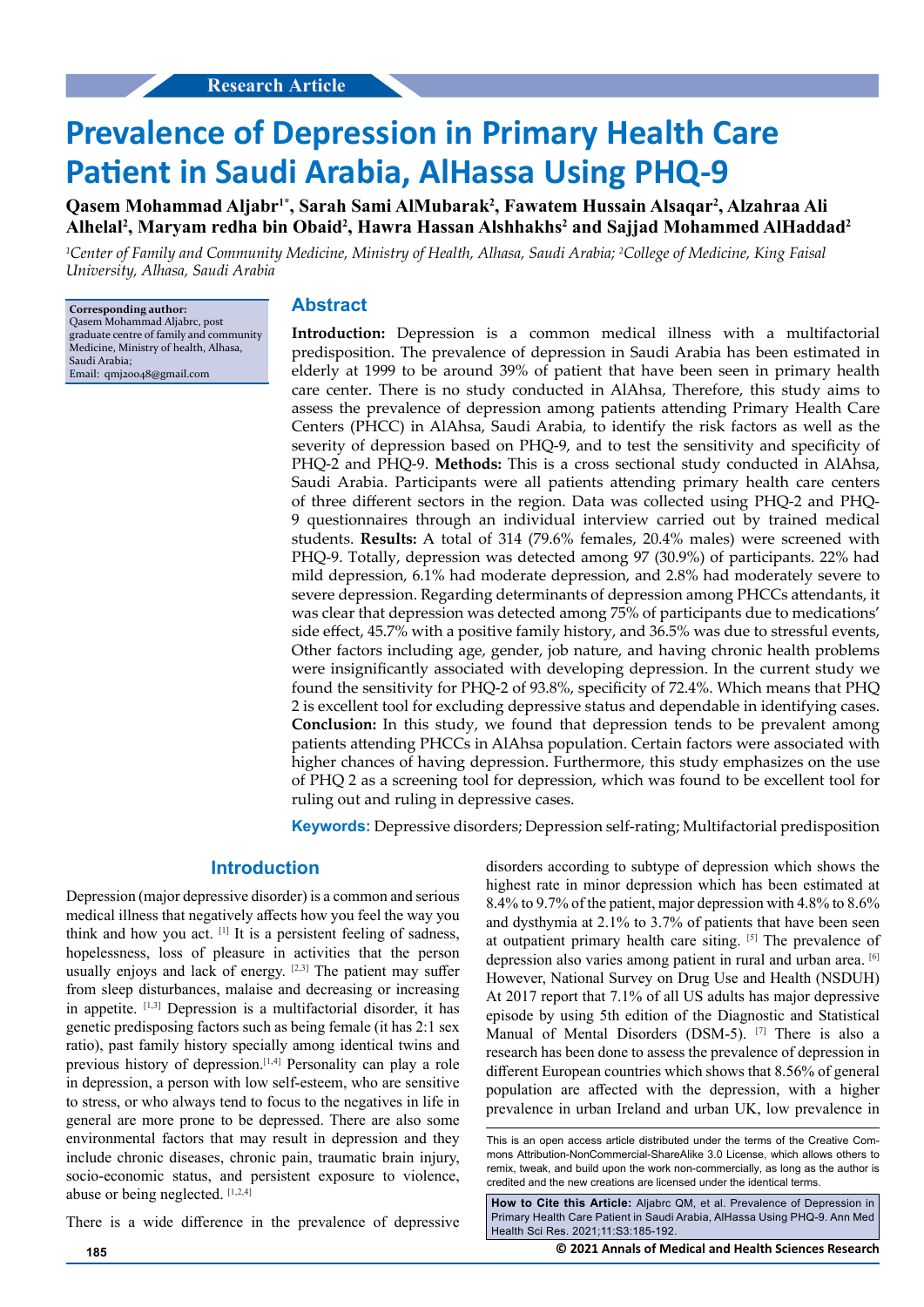urban Spain and medium prevalence in the remaining sites. [8] Another research has been done to estimate the prevalence of depression among Arabic female at primary health care sitting which shows 33% of them have a depression in which 18% of them have a severe depression and 14.7% of them have a moderate depression. [9] A study has done in Iran in 2016 where a total of 1006 patients were screened. In which 17.6 percent of them were males and 80.5% were females, 77% of them showed symptoms of depression. [10] Another study done in China in which a total of 823 people (51.0% women, 49.0% men) screened with PHQ-9 42.3%. Participants had no depression, 34.3% had mild depression, 16.4% had moderate depression, 5.7% had moderately severe depression and 2.4% had severe depression. [11] The prevalence of depression in Saudi Arabia has been estimated in elderly in 1999 to be around 39% of patient that have been seen in primary health care center and it shows a several factors that had a correlation with the depression. These factors include the age, gender, marital state, educational level, employment status and financial state. [12] Another research was done in 2011 at southeastern region of Saudi Arabia to estimate the prevalence of depression in primary health care center which shows that 12% of patients were affected with the depression. [13]

In January 2016, the United States Preventive Services Task Force (USPSTF) recommended screening for all adults regardless of risk factors. [14] There are many tests to screen for the presence of depression; one of them is the 20-item Zung depression self-rating scale which is less usually used. However, it is within the property right. It doesn't have adequate sensitivity to discover change over time. Therefore, it is not considered helpful for following response to treatment. [15] One more test is the ultra-short (one, two, three or four item) tests have appealed due to their simple administration, but their accuracy has not been established to determine whether ultra-short screening instruments accurately detect depression in primary care. [16] The most common screening method used in many health care systems is the Patient Health Questionnaire which is a selfadministered tool of 2 (PHQ2) or 9 (PHQ9) items. [3] Those who screen positive on PHQ-2 should then be assessed with the 9-item PHQ-9.

Patient Health Questionnaire (PHQ-9) is a valid, reliable and common instrument for depression screening (3, 17). It is a simple questionnaire that takes two to five minutes to fill.  $[17]$ PHQ-9 is symptoms count instrument, assess the depression based on the depression criteria. [18] This method has an advantage over other methods as it is not only limited to screening. It can measure the severity of depression and classify it from mild to severe. Hence, this will be helpful for treatment guidance and follow up as well.  $[17,18]$  Also, it can be used as an alternative to geriatric depression scale. [19]

There are many studies have shown that depression is very common among patients with chronic disease. A study was conducted at primary health centers of Riyadh concluded that depression prevalence is high in primary care patients. [3] Another study was conducted in Jeddah among diabetic patients attending primary care centers concluded that depression among those patients is high and it affects the outcome of physician's care. [20] However, there is no study conducted in AlAhsa, the

aim of this study is to assess the prevalence of depression among patients attending primary health centers.

# **Research Objectives**

# **Research aim**

This study aims to assess the prevalence of depression among patients attending primary health centers.

## **Secondary objective**

- 1. To look for the prevalence of depression among patients attending primary health care centers.
- 2. To identify the risk factors associated with depression.
- 3. To identify the severity of depression based on PHQ-9.
- 4. To test the sensitivity and specificity of PHQ-2 and PHQ-9.

# **Research Methodology**

## **Study design**

The current study was a questionnaire based observational cross-sectional study.

## **Inclusion criteria**

All patients who visit primary health care centers aged between 18 years and 75 years who agree to participate were included in this study.

## **Exclusion criteria**

Patients who refused to participate, have pre-existing depression, or used antidepressant were excluded.

## **Sample size**

A sample size of 380 was calculated using a pilot study based on the number of the city population, with an estimation of a margin error of 0.05 and confidence level of 0.95.

## **Sampling and data collection**

Data was collected using PHQ-9 questionnaire as a screening method for depression. [3] It will include socio demographic characteristics such as gender, age, level of education, marital status, work status, income, past medical history with the duration, daily activities and exercise and family history of depression. The questionnaire was collected during the period of December 2020 and January 2021. Data was filled by an individual interviews conducted by trained medical students.

PHQ9 was used to assess the presence of depressive symptoms during the last two weeks. It consists of nine multiple choice questions. Each question has 4 options represent how many times patients have the symptoms. A score between 0 and 3 is used to represent each one of these options, not present at all=0, several days=1, more than half the days=2, nearly every day=3. Total score will be calculated then scaled from 0 to 27. Minimal depression (less than 5), mild (5-9), moderate (10-14), moderate to severe (15-19), and severe depression (20-27).

#### **Statistical analysis**

In this study, depression was considered when the score is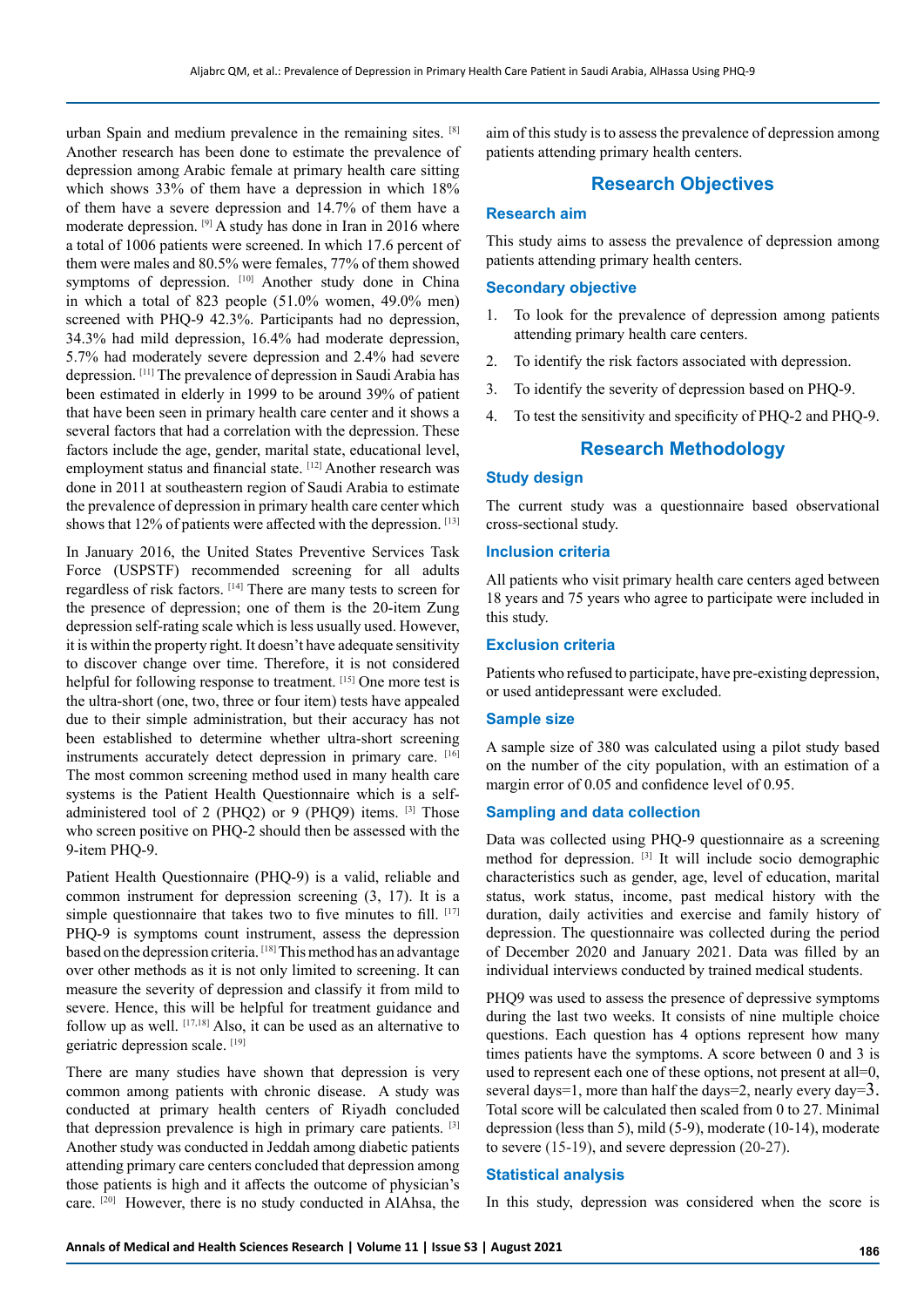five and more. The entry and analysis of data was done in the Statistical Package for the Social Science (SPSS, version 23). Demographic data summarized in frequencies tables. Moreover, each question of the PHQ-9 analyzed the means, standard deviations, frequencies and percentages, where applicable. For qualitative variable chi square test was used. P-value of less than 0.05 with 95% CI was considered as significant.

## **Result**

## **Data analysis**

After data were extracted, it was revised, coded, and fed to statistical software IBM SPSS version 22 (SPSS, Inc. Chicago, IL). All statistical analysis was completed using two-tailed tests. A p-value of less than 0.05 was statistically significant. Descriptive analysis based on frequency and percent distribution was done for all variables, including participant's personal data, medical health condition, risky behavior, exposure to painful events and depression items of PHQ-9. Scores for depression were calculated by summing up all items discrete scores of PHQ-9 scale where those who had 0-4 were considered normal, 5-9 for mild depression, 10-14 for moderate depression, 15-19 for moderately severe, and 20-27 for severe depression. The total score for each subscale was categorized reference to the cut off points mentioned in the methodology section. Cross tabulation was used to assess the distribution of participant's depression by their personal and other related data. The significance of relations in cross-tabulation was tested using the Pearson chisquare test.

The study included 314 participants who attended the PHCCs during the study period. Attendant's ages ranged from 18 years to 73 years with mean age of 38.8 years  $\pm$  13.1 years old. Exact of 250 (79.6%) participants were females and 242 (77.1%) were married. University level of education was reported among 100 (31.8%) participants and 203 (64.6%) were not working while 10 (3.2%) were health care workers. Monthly income of less than 5000 Sr was reported by 82 (26.1%) participants and 45.2% had chronic health problem including hypertension (25.5%), DM (19.7%), and osteoarthritis (15.6%) [Table 1].

| Table 1: Bio-demographic data of PHCCs attendants, Al-<br>Hassa, Saudi Arabia. |     |        |  |  |  |  |
|--------------------------------------------------------------------------------|-----|--------|--|--|--|--|
| Bio-demographic data<br>Age in years                                           | No  | %      |  |  |  |  |
| < 30                                                                           | 79  | 25.20% |  |  |  |  |
| 30-39                                                                          | 92  | 29.30% |  |  |  |  |
| 40-49                                                                          | 65  | 20.70% |  |  |  |  |
| $50+$                                                                          | 78  | 24.80% |  |  |  |  |
| Gender                                                                         |     |        |  |  |  |  |
| Female                                                                         | 250 | 79.60% |  |  |  |  |
| Male                                                                           | 64  | 20.40% |  |  |  |  |
| Social status                                                                  |     |        |  |  |  |  |
| Single                                                                         | 53  | 16.90% |  |  |  |  |
| Married                                                                        | 242 | 77.10% |  |  |  |  |
| Divorced/widow                                                                 | 19  | 6.10%  |  |  |  |  |
| <b>Fducational level</b>                                                       |     |        |  |  |  |  |
| Below secondary                                                                | 58  | 18.50% |  |  |  |  |
| Secondary                                                                      | 156 | 49.70% |  |  |  |  |
| University/above                                                               | 100 | 31.80% |  |  |  |  |

| .Job                     |               |        |
|--------------------------|---------------|--------|
| Not working              | 203           | 64.60% |
| Non-health care provider | 80            | 25.50% |
| Health care provider     | 10            | 3.20%  |
| Student                  | 21            | 6.70%  |
| Monthly income           |               |        |
| <5000 SR                 | 82            | 26.10% |
| 5000-10000 SR            | 56            | 17.80% |
| >10000 SR                | 35            | 11.10% |
| Independent              | 141           | 44.90% |
| Chronic diseases         |               |        |
| None                     | 172           | 54.80% |
| Hypertension             | 80            | 25.50% |
| Diabetes mellitus        | 62            | 19.70% |
| Hypothyroidism           | $\mathcal{P}$ | 0.60%  |
| Osteoarthritis           | 49            | 15.60% |
| Anaemia                  | 3             | 1.00%  |
| Sickle cell disease      | 11            | 3.50%  |
| Asthma                   | 16            | 5.10%  |
| Others                   | 12            | 3.80%  |
|                          |               |        |

Table 2 shows factors related to depression among PHCCs. Exact of 18 (5.8%) of the participants reported that they have medications that they know it leads to depression, and 14.6% had family history of depression who were second degree relative among 30.4% of them sister or brother among 28.3%, mother or father among 19.6%, and daughter or son among 10.9%. Doing exercise was reported by 50.6% of the participants which was for less than three days per week among 24.8%, and daily among 13.7%. Walking was the most reported type of secrecies (80.5%; 128), followed by GYM (10.1%; 16). Experiencing shock events was reported by 56.7% of the participants where sudden death of a relative was reported among 38.2%, followed by diagnosis of a relative with chronic disease (23.6%), critical illness (23.2%), and Work stress (14.6%) while educational difficulties was reported by 3.2%. Violence history was reported by 3.8% of the participants, neglect (8.6%), and 5.4% were exposed to physical or psychological abuse.

Table 3 reveals distribution of patient health questionnaire items among PHCCs attendants. Exact of 44.6% of participants felt tired or having little energy, 39.2% had trouble falling/ staying asleep, sleeping too much, 35.4% felt own, depressed, or hopeless, 35% had little interest or pleasure in doing things, and 29.9% had trouble concentrating on things, such as reading the newspaper or watching television. Also, 27.1% of the participants reported that these problems made difficulty for them to do work, take care of things at home, or get along with other people. Totally, depression was detected among 97 (30.9%) participants which was mild among 69 (22%), moderate among 19 (6.1%), moderately severe to severe among 9 (2.8%) [Table 4].

Regarding determinants of depression among PHCCs attendants [Table 5], it was clear that depression was detected among 75% of participants who had medications that you know it leads to depression compared to 30.1% of others who did not with recorded statistical significance (P=.048) However the sample of the people responded with yes isn't significant. Also, 45.7% of participants with positive family history of depression had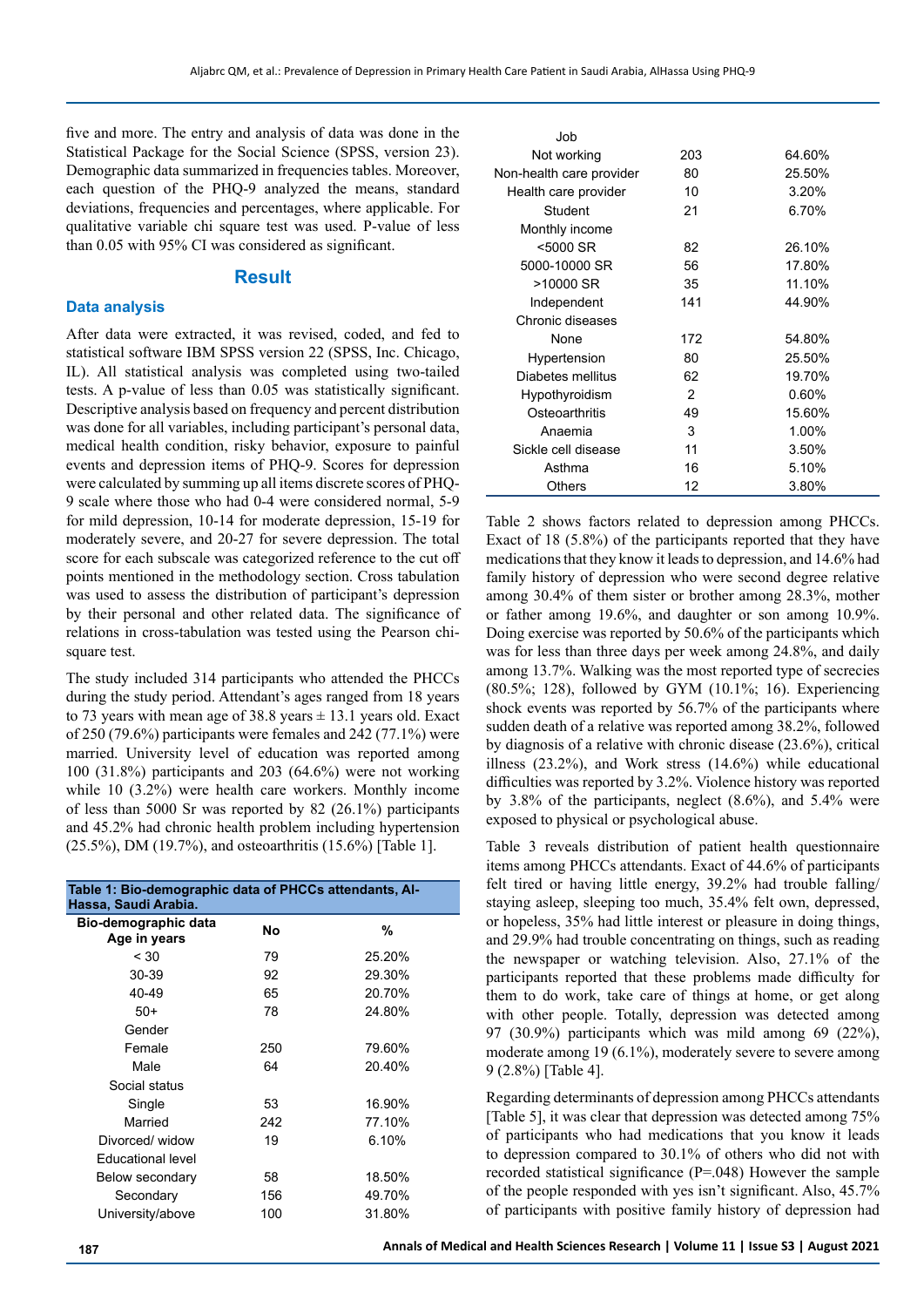| Table 2: Factors related to depression among PHCCs, Al-Hassa, Saudi Arabia. |     |               |
|-----------------------------------------------------------------------------|-----|---------------|
| <b>Factors related to depression</b>                                        | No  | $\frac{9}{6}$ |
| Do you use any medications that you know it leads to depression?            |     |               |
| Yes                                                                         | 4   | 1.30%         |
| Maybe                                                                       | 14  | 4.50%         |
| No                                                                          | 296 | 94.30%        |
| Is there family history of depression?                                      |     |               |
| Yes                                                                         | 46  | 14.60%        |
| <b>No</b>                                                                   | 268 | 85.40%        |
| <b>Relation degree</b>                                                      |     |               |
| Second degree relative                                                      | 14  | 30.40%        |
| Sister or brother                                                           | 13  | 28.30%        |
| Mother or father                                                            | 9   | 19.60%        |
| Daughter or son                                                             | 5   | 10.90%        |
| Grandmother or grandfather                                                  | 4   | 8.70%         |
| Wife                                                                        | 1   | 2.20%         |
| Exercise days / week                                                        |     |               |
| None                                                                        | 155 | 49.40%        |
| < 3 days                                                                    | 78  | 24.80%        |
| 3-5 days                                                                    | 38  | 12.10%        |
| Every day                                                                   | 43  | 13.70%        |
| <b>Type of exercise</b>                                                     |     |               |
| Walking                                                                     | 128 | 80.50%        |
| Gym                                                                         | 16  | 10.10%        |
| Running                                                                     | 10  | 6.30%         |
| Football                                                                    | 5   | 3.10%         |
| Have you been through these events?                                         |     |               |
| <b>No</b>                                                                   | 136 | 43.30%        |
| Sudden death of a relative                                                  | 120 | 38.20%        |
| Diagnosis of a relative with chronic disease                                | 74  | 23.60%        |
| <b>Critical illness</b>                                                     | 73  | 23.20%        |
| Work stress                                                                 | 46  | 14.60%        |
| Financial problems                                                          | 40  | 12.70%        |
| Car accident                                                                | 30  | 9.60%         |
| <b>Divorce</b>                                                              | 25  | 8.00%         |
| <b>Educational difficulties</b>                                             | 10  | 3.20%         |
| Family problems                                                             | 1   | 0.30%         |
| Have you suffered from                                                      |     |               |
| None                                                                        | 271 | 86.30%        |
| Violence                                                                    | 12  | 3.80%         |
| Physical or psychological abuse                                             | 17  | 5.40%         |
| Neglect                                                                     | 27  | 8.60%         |

| Table 3: Distribution of patient health questionnaire items among PHCCs attendants. |                         |     |               |  |  |
|-------------------------------------------------------------------------------------|-------------------------|-----|---------------|--|--|
| PHQ-9                                                                               |                         | No  | $\frac{9}{6}$ |  |  |
|                                                                                     | Not at all              | 204 | 65.00%        |  |  |
| Little interest or pleasure in doing things                                         | Several days            | 83  | 26.40%        |  |  |
|                                                                                     | More than half the days | 17  | 5.40%         |  |  |
|                                                                                     | Nearly every day        | 10  | 3.20%         |  |  |
|                                                                                     | Not at all              | 203 | 64.60%        |  |  |
|                                                                                     | Several days            | 79  | 25.20%        |  |  |
| Feeling down, depressed, or hopeless                                                | More than half the days | 20  | 6.40%         |  |  |
|                                                                                     | Nearly every day        | 12  | 3.80%         |  |  |
|                                                                                     | Not at all              | 191 | 60.80%        |  |  |
|                                                                                     | Several days            | 68  | 21.70%        |  |  |
| Trouble falling/staying asleep, sleeping too much                                   | More than half the days | 32  | 10.20%        |  |  |
|                                                                                     | Nearly every day        | 23  | 7.30%         |  |  |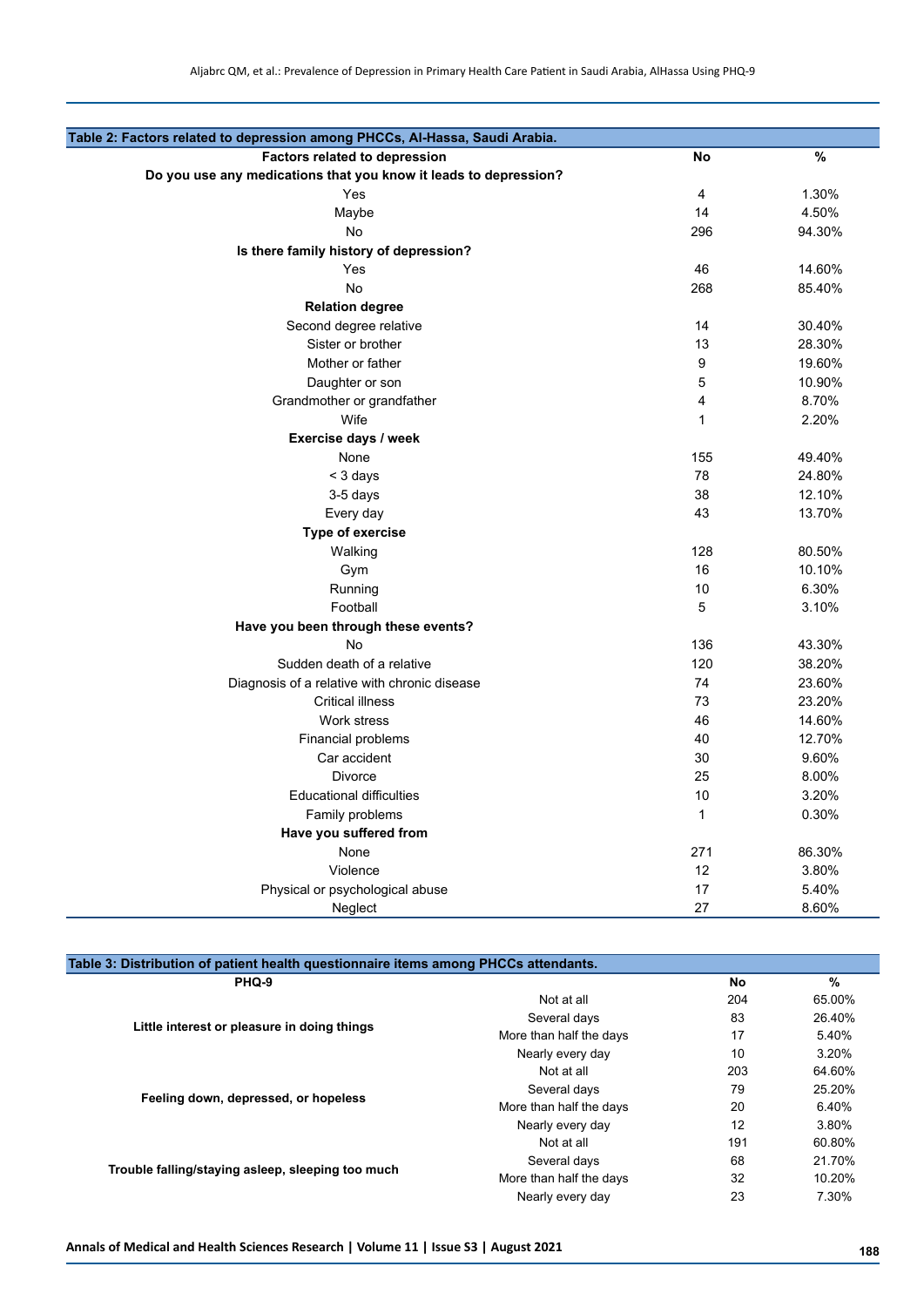|                                                                                                                             | Not at all              | 174 | 55.40% |
|-----------------------------------------------------------------------------------------------------------------------------|-------------------------|-----|--------|
|                                                                                                                             | Several davs            | 91  | 29.00% |
| Feeling tired or having little energy                                                                                       | More than half the days | 24  | 7.60%  |
|                                                                                                                             | Nearly every day        | 25  | 8.00%  |
|                                                                                                                             | Not at all              | 231 | 73.60% |
|                                                                                                                             | Several days            | 59  | 18.80% |
| Poor appetite or overeating                                                                                                 | More than half the days | 12  | 3.80%  |
|                                                                                                                             | Nearly every day        | 12  | 3.80%  |
|                                                                                                                             | Not at all              | 249 | 79.30% |
| Feeling bad about yourself or that you are a failure or have let                                                            | Several days            | 50  | 15.90% |
| yourself or your family down                                                                                                | More than half the days | 9   | 2.90%  |
|                                                                                                                             | Nearly every day        | 6   | 1.90%  |
|                                                                                                                             | Not at all              | 220 | 70.10% |
| Trouble concentrating on things, such as reading the                                                                        | Several days            | 72  | 22.90% |
| newspaper or watching television.                                                                                           | More than half the days | 14  | 4.50%  |
|                                                                                                                             | Nearly every day        | 8   | 2.50%  |
|                                                                                                                             | Not at all              | 284 | 90.40% |
| Moving or speaking so slowly that other people could have<br>Oticed. Or the opposite; being so fidgety or restless that you | Several days            | 21  | 6.70%  |
| have been moving around a lot more than usual.                                                                              | More than half the days | 6   | 1.90%  |
|                                                                                                                             | Nearly every day        | 3   | 1.00%  |
|                                                                                                                             | Not at all              | 268 | 85.40% |
| Thoughts that you would be better off dead or of urting                                                                     | Several days            | 37  | 11.80% |
| yourself in some way.                                                                                                       | More than half the days | 3   | 1.00%  |
|                                                                                                                             | Nearly every day        | 6   | 1.90%  |
| If you checked off any of these problems, how difficult have                                                                | Not difficult at all    | 229 | 72.90% |
| these problems made it for you to do your work, take care of                                                                | Somewhat difficult      | 55  | 17.50% |
| things at home, or get along with other people?                                                                             | Very difficult          | 30  | 9.60%  |

## **Table 4: Depression rate with severity among PHCCs attendants, Al-Hassa, Saudi Arabia.**

| -<br>. .<br><b>Depression</b> | . .<br>No | %      |
|-------------------------------|-----------|--------|
| Normal                        | 217       | 69.10% |
| Depression                    | 97        | 30.90% |
| Mild                          | 69        | 22.00% |
| Moderate                      | 19        | 6.10%  |
| Moderately severe             |           | 2.20%  |
| Severe                        | ົ         | 0.60%  |

# **Table 5: Distribution of PHCCs attendant's depression status by their bio-demographic and behavioural factors.**

|                          |                          | Depression    |        |    |                   |         |
|--------------------------|--------------------------|---------------|--------|----|-------------------|---------|
| <b>Factors</b>           |                          | <b>Normal</b> |        |    | <b>Depression</b> | P-value |
|                          | No                       |               | $\%$   | No | %                 |         |
|                          | $30$                     | 50            | 63.30% | 29 | 36.70%            |         |
|                          | 30-39                    | 64            | 69.60% | 28 | 30.40%            | 0.482   |
| Age in years             | 40-49                    | 49            | 75.40% | 16 | 24.60%            |         |
|                          | $50+$                    | 54            | 69.20% | 24 | 30.80%            |         |
| Gender                   | Male                     | 174           | 69.60% | 76 | 30.40%            | 0.709   |
|                          | Female                   | 43            | 67.20% | 21 | 32.80%            |         |
|                          | Single                   | 32            | 60.40% | 21 | 39.60%            |         |
| <b>Social status</b>     | Married                  | 170           | 70.20% | 72 | 29.80%            | 0.234   |
|                          | Divorced/widow           | 15            | 78.90% | 4  | 21.10%            |         |
|                          | Below secondary          | 35            | 60.30% | 23 | 39.70%            |         |
| <b>Educational level</b> | Secondary                | 116           | 74.40% | 40 | 25.60%            | 0.103   |
|                          | University/above         | 66            | 66.00% | 34 | 34.00%            |         |
|                          | Not working              | 141           | 69.50% | 62 | 30.50%            |         |
|                          | Non-health care provider | 57            | 71.30% | 23 | 28.80%            |         |
| Job                      | Health care provider     | 6             | 60.00% | 4  | 40.00%            | 0.781   |
|                          | Student                  | 13            | 61.90% | 8  | 38.10%            |         |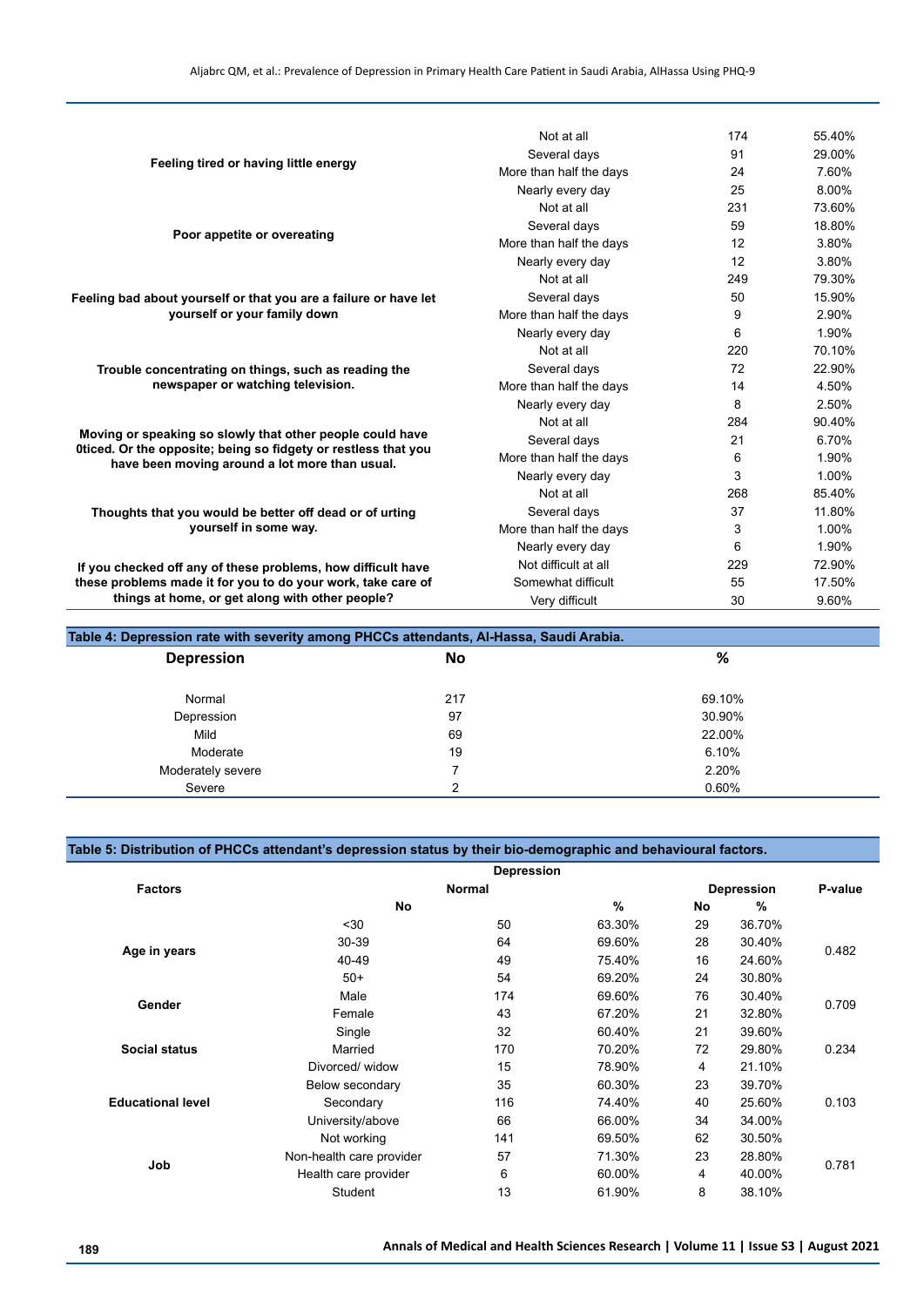|                                                | <5000 SR      | 55  | 67.10% | 27 | 32.90% |         |
|------------------------------------------------|---------------|-----|--------|----|--------|---------|
|                                                | 5000-10000 SR | 40  | 71.40% | 16 | 28.60% |         |
| <b>Monthly income</b>                          | >10000 SR     | 18  | 51.40% | 17 | 48.60% | 0.077   |
|                                                | Independent   | 104 | 73.80% | 37 | 26.20% |         |
| <b>Chronic diseases</b>                        | No            | 119 | 70.00% | 51 | 30.00% | 0.71    |
|                                                | <b>Yes</b>    | 98  | 68.10% | 46 | 31.90% |         |
| Do you use any medications                     | Yes           |     | 25.00% | 3  | 75.00% |         |
| that you know it leads to                      | Maybe         | 9   | 64.30% | 5  | 35.70% | $.048*$ |
| depression?                                    | No            | 207 | 69.90% | 89 | 30.10% |         |
| Is there family history of                     | Yes           | 25  | 54.30% | 21 | 45.70% |         |
| depression?                                    | No            | 192 | 71.60% | 76 | 28.40% | $.019*$ |
|                                                | None          | 107 | 69.00% | 48 | 31.00% |         |
|                                                | <3 days       | 52  | 66.70% | 26 | 33.30% |         |
| Exercise days / week                           | 3-5 days      | 28  | 73.70% | 10 | 26.30% | 0.897   |
|                                                | Every day     | 30  | 69.80% | 13 | 30.20% |         |
| Have you been through                          | No            | 104 | 76.50% | 32 | 23.50% |         |
| stressful events?                              | Yes           | 113 | 63.50% | 65 | 36.50% | $.014*$ |
| *P: Pearson $X^2$ test, P < 0.05 (significant) |               |     |        |    |        |         |

| Table 6: Validity of PHQ-2 in as screening for depression.     |                  |                   |                    |                    |            |            |          |
|----------------------------------------------------------------|------------------|-------------------|--------------------|--------------------|------------|------------|----------|
| PHQ <sub>2</sub>                                               | PHQ <sub>9</sub> |                   | <b>Sensitivity</b> | <b>Specificity</b> | <b>PPV</b> | <b>NPV</b> | Accuracy |
|                                                                | Normal           | <b>Depression</b> |                    |                    |            |            |          |
| Normal                                                         | 157              |                   | 93.80%             | 72.40%             | 60.30%     | 96.30%     | 79%      |
| Depression                                                     | 60               | 91                |                    |                    |            |            |          |
| PPV: Positive predictive value, NPV: negative predictive value |                  |                   |                    |                    |            |            |          |

#### **Table 7: Area under the curve.**

#### **Test Result Variable(s): PHQ2\_score**

|       | Std. Error |         | <b>Asymptotic 95% Confidence Interval</b> |             |
|-------|------------|---------|-------------------------------------------|-------------|
| Area  |            | P-value | <b>Lower Bound</b>                        | Upper Bound |
| 0.899 | 0.02       | 0.001   | 0.86                                      | 0.937       |



Diagonal segments are produced by ties.

**Figure 1:** ROC curve for validity of PHQ2 as screening tool for depression

depression in comparison to 28.4% of those with free family history (P=.019). Exact of 36.5% of respondents who had been through stressful events had depression compared to 23.5% of those who have not ( $P = 014$ ). Other factors including age,

gender, job nature, and having chronic health problems were insignificantly associated with developing depression.

Tables 6 and 7 and Figure 1 showed that a total of 91 out of 313 persons were classified as having depression by the two study tools (PHQ-2 and PHQ-9) and 157 out of 313 were defined as free of depression by the tools. This achieved sensitivity for PHQ-2 of 93.8%, specificity of 72.4%, positive predictive value of 60.3%, negative predictive value of 96.3% with classification accuracy of the persons of 79% which means that PHQ-2 is excellent tool for excluding depressive status and dependable in identifying cases. Area under curve for PHQ-2 as a screening tool for depression was 0.89 (very good) indicating it's rule to rule out and rule in cases.

# **Discussion**

The current study aimed to assess prevalence, severity, and determinants of depression among PHCCs attendants in Al-Hassa, Saudi Arabia. In Spite of that depression attribute to a significant portion of disease burden in the clinical setting including primary health care centers, there is additional proof of that depression often remained undiagnosed. [21,22] World Health Organization report for mental health propose that undetected depression causes a weighty socio-economic burden on persons, families, and societies, through increased service needs, lost jobs, minimized productivity, poor family care with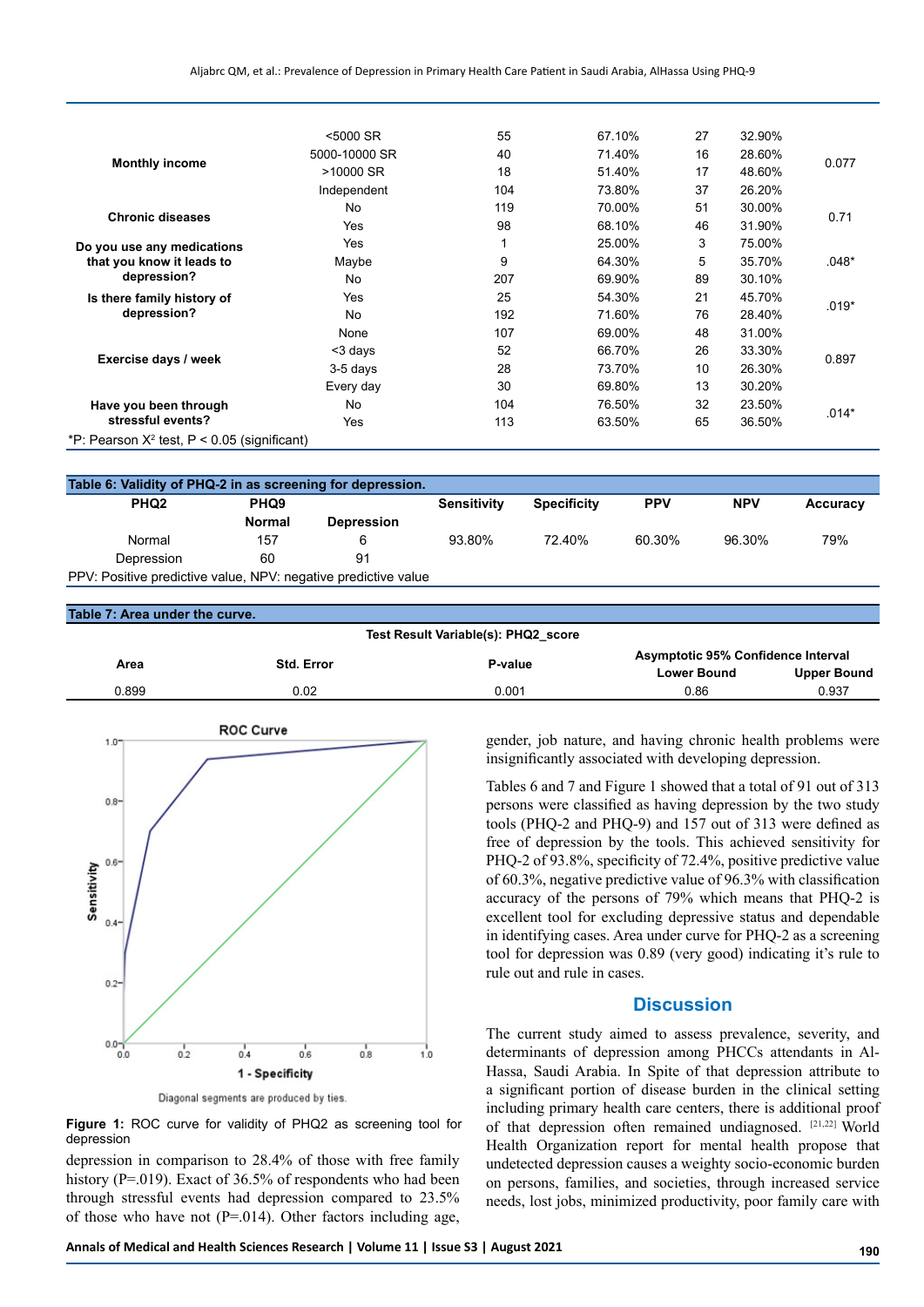the risk of trans generational effects and an increased burden on care givers. [23-25]

The current study revealed that one third of the PHCCs attendants in Al-Ahsa had depression which was mainly of mild degree (one fifth), and it was severe among only 2% of the participants. The major areas of depressive implication were in physical and sleep related aspects as feeling tiredness was reported by minimal bit less than half of the respondents, difficulty falling sleep reported by one third of the respondents followed by defect in their psychological health as one third of the respondents felt depressed and hopeless with feeling of less interest among nearly 29% of the respondents. The most significant determinants of depression were having medications which may induce mental disturbance, family history of depression, and being exposed to painful events or violence (physical, or psychological).

The estimated depression rate in the current study is similar to what was reported by Udedi et al. [26] among patients attending PHCCs in Metwale as authors found that his prevalence of depression among the patients was found to be 30.3% while detection rate of depression by clinician was 0%. Also, he results were agreeable with the prevalence rate of 29.6% reported among Kuwait PHC patients. [[27](https://www.ncbi.nlm.nih.gov/pmc/articles/PMC4141239/#R15)] In Thailand where it was 29.2% in primary care setting in. [28] and the 28.4% reported among primary care attendees in South India. [29] Amusingly the prevalence is more matched with that of the international study, [\[30](https://www.ncbi.nlm.nih.gov/pmc/articles/PMC4141239/#R18)] conducted by Barkow et al. where the prevalence was 33.5%, the 31.6% prevalence rate of current major depressive episode at PHC centers in Uganda, [[31](https://www.ncbi.nlm.nih.gov/pmc/articles/PMC4141239/#R10)] and also the 32% prevalence rate of depressive disorder at a community health centre in South Africa.<sup>[[32\]](https://www.ncbi.nlm.nih.gov/pmc/articles/PMC4141239/#R14)</sup>

In Saudi Arabia, depression among elderly subjects attending primary health care centers was estimated by Ghazwani [33] who estimated that about 64% of elderly patients had depression which is doubled the estimated rate by the current study. Mild and moderate depressions were detected among 47.5% and 14.5% of elderly patients respectively while severe depression was diagnosed among 1.8% of them (like the current study findings). In contrast to the current study, depression was higher among females, singles or divorced smokers, patients with chronic health problems and those having visual impairment. Other many studies estimated prevalence of depression among Saudi populations varying from being community based to clinical care setting-based studies. Psychiatric disorders assessed in primary care were estimated in 1995 with prevalence ranged from 30%-46% of the visiting patients.  $[34]$  In 2002, depression and anxiety disorders were detected among 18% of adults in central Saudi Arabia. [35] Ibrahim et al. revealed that the overall prevalence of depression in a systematic review among PHCCs attendants and general population was found to be about 41%. [36] Rufaie et al. found a 17% of Dammam residents were depressed. [37] Qahtani et al. in asir reported a 27% prevalence of depression in the year 2008. [38] Wahid et al. reported an overall prevalence of depression nearing 12%, with 6% as severe cases, in the south-eastern region. <sup>[39]</sup> In Riyadh Becker et al. found depression prevalence to be  $20\%$  in primary care settings.  $[40,41]$ 

relation between female gender and depression. Also, other studies found that depression was more likely to be associated with lesser educational level. [42-45] Though, other studies estimated that depression was associated with young age group being divorced and widow, low monthly income, and working status being employed. Regarding the sensitivity and specificity of the screening tools The PHQ-2 has been found in previous study to be up to 97% sensitive and 67% specific in adults, with a 38% positive predictive value and 93% negative predictive value. [46] It is also reported to have 74% sensitivity and 75% specificity in adolescents. [47] Another study done for 2642 patients showed Sensitivity and specificity of the PHQ-2 for diagnosing major depression were 86% and 78%, respectively.

In the current study we found the sensitivity for PHQ2 of 93.8%, specificity of 72.4%, positive predictive value of 60.3%, negative predictive value of 96.3% with classification accuracy of the persons of 79% which means that PHQ-2 is excellent tool for excluding depressive status and dependable in identifying cases. Area under curve for PHQ-2 as a screening tool for depression was 0.89% (very good) indicating it's rule to rule out and rule in cases.

# **Conclusion**

In this study, we found that depression tends to be prevalent among patients attending PHCCs in AlAhsa population. Certain factors were associated with higher chances of having depression such as medications' side effect, positive family history, and stressful life events. Therefore, as per recommended by the United States Preventive Services Task Force (USPSTF) to screen depression for all adults regardless of risk factors, this study further emphasizes on the use of PHQ-2 as a screening tool for depression, which was found to be excellent tool for excluding depressive status and dependable in identifying cases as well as ruling out and ruling in cases [Appendix].

# **Ethical Considerations**

The study followed ethical rules in all its procedures. The approval was taken from the Ministry of Health in AlAHsa and written informed consent was taken from the head of the centers. Verbal and written consent was taken from each participant with clarifying the aim of the study and assuring the confidentiality of provided information.

# **References**

- 1. [http://www.psychiatry.org/patients-families/depression/](http://www.psychiatry.org/patients-families/depression/what-is-depression) [what-is-depression](http://www.psychiatry.org/patients-families/depression/what-is-depression).
- 2. Geddes J. Psychiatry. Psychiatry (Oxford Medical Publications), 4th edition 2012.
- 3. Al-Qadhi W, Rahman SU, Ferwana MS, Abdulmajeed IA. Adult depression screening in Saudi primary care: Prevalence, instrument and cost. BMC Psychiatry. 2014;14:1-9.
- 4. <https://www.aafp.org/afp/2012/0115/p139.html>.
- 5. https://www.medscape.com/viewarticle/511167.
- 6. Wang JL. Rural–urban differences in the prevalence of major depression and associated impairment. Soc Phychiatry Psychiatr Epidemiol. 2004;39:19-25.
- 7. https://www.nimh.nih.gov/health/statistics/major-

Unlike the current study, many researchers assessed a significant